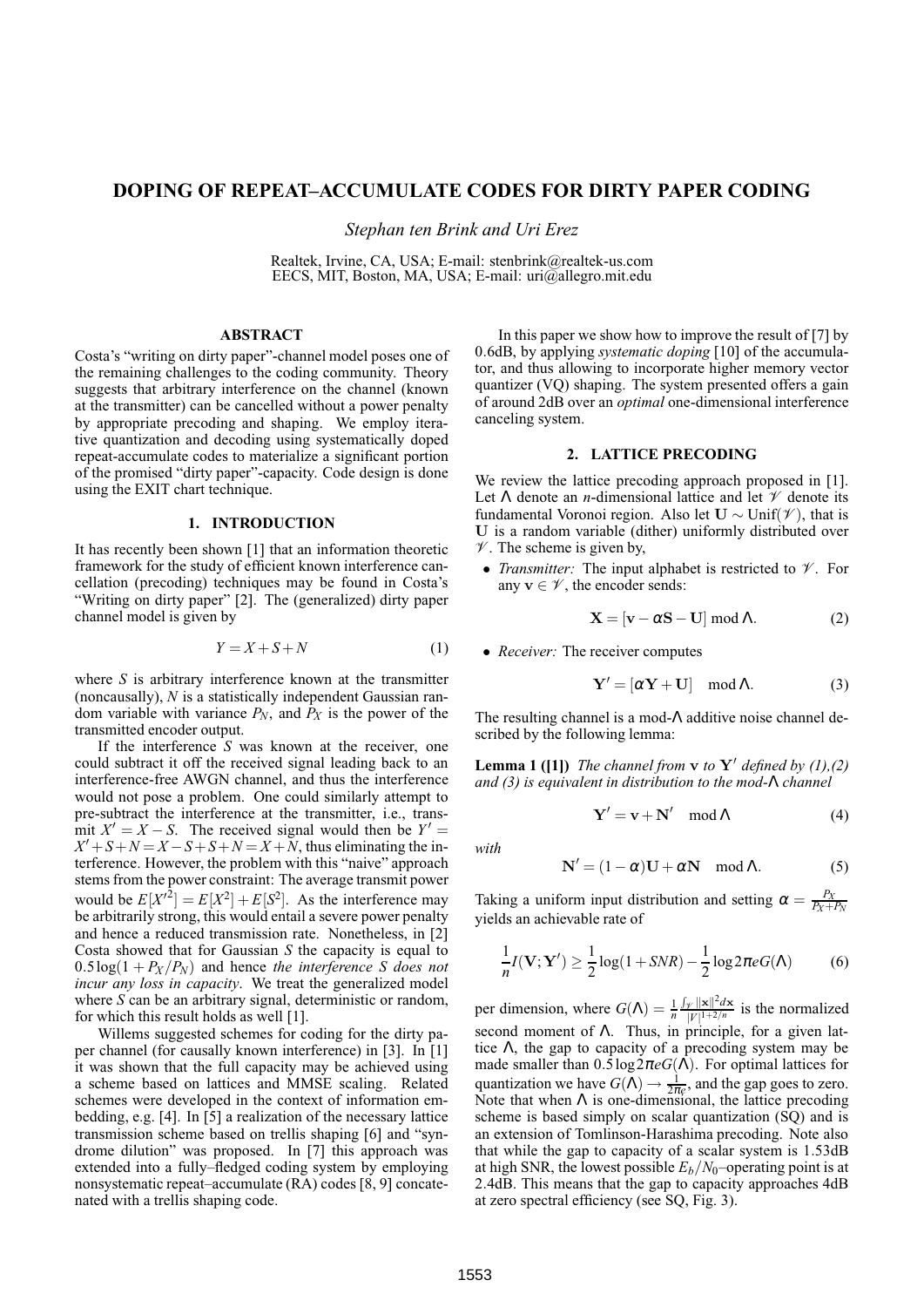

Figure 1: Dirty paper coding with nonsystematic repeataccumulate codes (using inner systematic doping) and a vector quantizer (VQ); iterative quantization and decoding.

#### **3. DESIGNED SYSTEM**

## **3.1 System Overview**

The transmitter is a concatenation of a nonsystematic repeat– accumulate (RA) code [9], performing the "coset dilution", and a trellis shaping code (i.e. the vector quantizer), as depicted in Fig. 1. The RA encoder is composed of an outer mixture of repetition codes of different rates (variable nodes), an edge interleaver, and an inner mixture of single parity check codes of different rates (check nodes), followed by a memory one differential encoder (accumulator, ACC). *Inner systematic doping* can be applied, that is, some of the coded bits of the accumulator output can be *substituted* by the corresponding systematic bits at the accumulator input. Code design is performed by appropriately choosing repetition and check node degree distributions. The encoded bits are grouped into triplets  $(c_1, c_2, c_3)_{ACC}$  and demultiplexed into "upsampler" bits  $u_{up} = c_{ACC,1}$  and unsigned bits *cACC*,2,*cACC*,3. The upsampler (replacing the inverse syndrome former in trellis shaping) has rate  $R_{up} = 1/2$ . The sign–bits *cup*,1,*cup*,<sup>2</sup> generated by the upsampler, and the unsigned bits are mapped onto 4-PAM symbols using natural labeling. After adding the scaled interference and a uniformly distributed dither signal, the vector quantizer determines the minimum energy sequence by appropriately flipping the sign–bits (Viterbi decoding of a convolutional code of rate 1/2 using a modulo metric). The quantization error vector is transmitted over the communication channel.

On the channel, white Gaussian noise is added, with double–sided noise power spectral density  $P_N = N_0/2$  and mean zero. Interference is added. For 16-QAM (4-PAM per dim.) and  $R_{VO} = 1/2$ , we have  $E_s/N_0 = 2(1+0.5)R_{ch}E_b/N_0$ . Thus, for simulation we set  $P_N = E_s/(3R_{ch}2E_b/N_0)$ , whereby *Es* is the average energy per *complex* output symbol measured *after* the VQ at the transmitter, and  $R_{ch}$  is the rate of the RA code.

At the receiver, MMSE  $\alpha$ -scaling is applied, and the dither signal *u* is removed; a one-dimensional modulo is performed prior to putting the signal into a soft in/soft out vector quantizer which performs an *a posteriori* probability (APP) detection of the sign–bits and the unsigned bits, respectively, using the BCJR algorithm on an appropriately defined trellis structure. The vector quantizer at the receiver, thus, can be viewed as an APP detector, computing *extrinsic* information which is forwarded to the RA decoder. The RA decoder is composed of an inner accumulator decoder (ACC), check node decoder (CND), and an outer variable node decoder (VND). Iterative quantization and decoding is performed by exchanging log–likelihood ratio values (L–values [11]) between inner VQ&ACC&CND– and outer VND–decoder.



Figure 2: Joint accumulator (systematic doping), upsampler, vector quantizer and 4-PAM trellis processing.

Fig. 2 aids in understanding the structure of the joint trellis processing over accumulator trellis (memory  $v_{ACC} = 1$ ), vector quantizer trellis (memory  $v_{VQ}$ ), upsampler, and modulo symbol metric based on two 4-PAM symbols per three hypothesized accumulator bits  $(u_1, u_2, u_2)_{ACC}$ . Note that *systematic doping* can be applied to the accumulator, i.e., some of the coded bits *cACC* are *substituted* by the corresponding systematic bits  $u_{ACC}$ . In this particular case, we only allow systematic doping of coded bits *cACC*,2,*cACC*,3.

By computing extrinsic information transfer curves [10] of the VQ detector (Monte–Carlo simulation using BEC *a priori* knowledge) for different  $\alpha$ – and  $E_b/N_0$ –values, and numerically evaluating the corresponding area [12], we obtain the mutual information limits given in Fig. 3. To materialize these gains, we need to design an appropriate *iterative* quantization and decoding scheme

### **3.2 Triggering Convergence by Systematic Doping**

Observe that the inner transfer curve of the joint VQ&ACCprocessing block starts virtually at the origin for VQ memories greater 2 (see Fig. 4, left), thus preventing the iterative quantization and decoding scheme from starting to converge.

A simple yet effective means of solving this problem is to apply *systematic doping*. Feeding through some uncoded systematic (information) bits, i.e. bypassing the accumulator of the RA code, shifts up the inner transfer curve at the beginning, at the cost of losing some extrinsic output for higher *a priori* input (Fig. 4, right). Note that we only dope those bits that are mapped onto unsigned bits of the 4-PAM constellations. A doping ratio of systematic bits to coded bits of  $i: c = 1: 1$  (i.e. every other unsigned bit is a systematic bit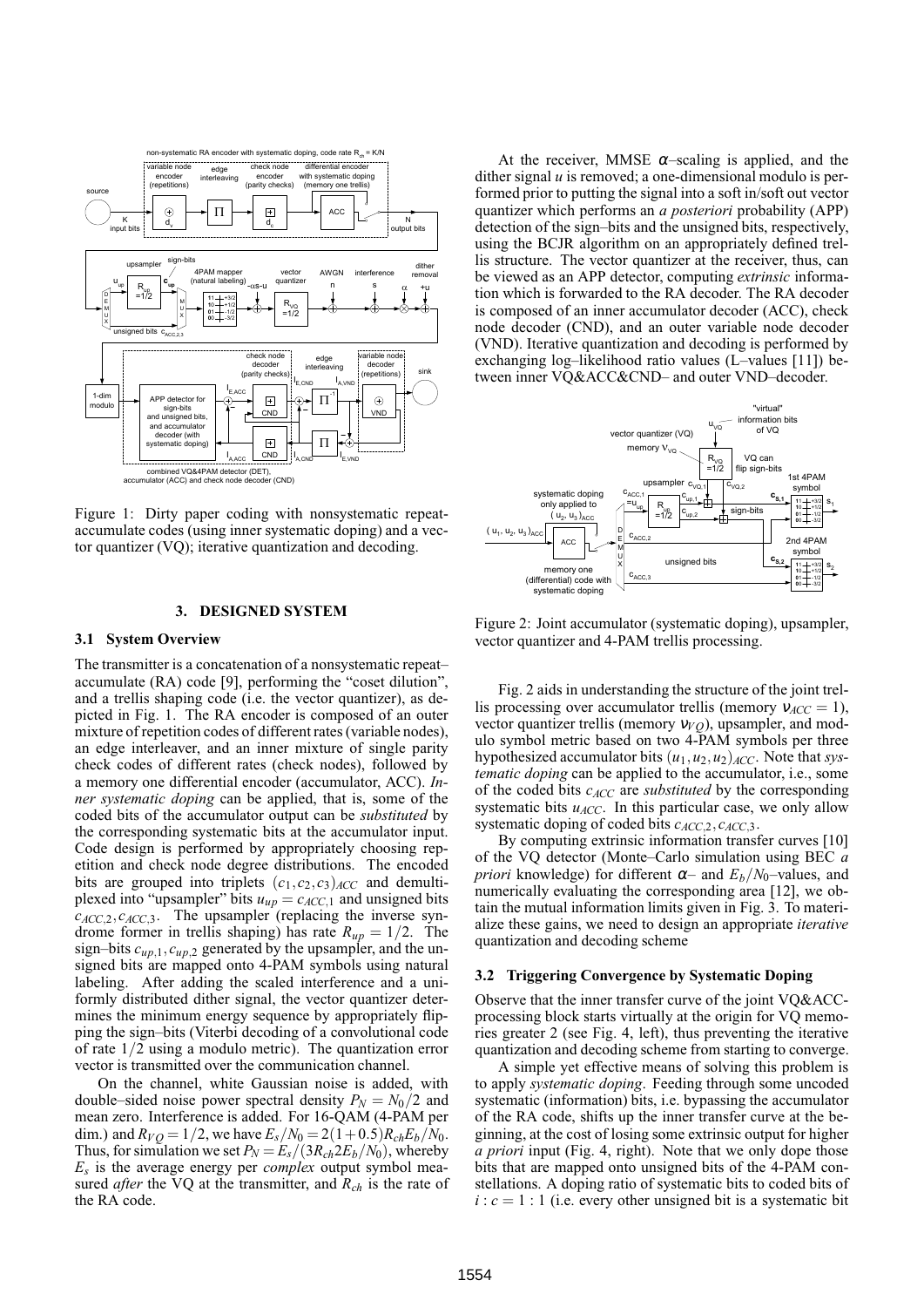

Figure 3: Mutual information limits of VQ and 4-PAM/dim. for different  $\alpha$ -values (in steps of 0.1);  $R_{VQ} = 1/2$ , VQ of memory 2 and memory 6; RA code turbo cliff position at 1.1dB (memory 2 VQ) and 0.5dB (memory 6 VQ) at 0.5bit/s/Hz; scalar quantizer given as reference.

with respect to the accumulator) turned out to be sufficient to trigger convergence in the case of a memory 6 VQ.

It is interesting to note that we now use *two* forms of doping: 1.) A *biregular* CND (i.e. a fraction of the check nodes has degree  $d_c = 1$ ) ensures that the inner ACC&CNDcurve starts at a value *IE*,*ACC*&*CND* > 0, and thus allows to use a nonsystematic RA code. However, when combining the *ACC*&*CND* with a VQ of memory 6, the biregularity is not sufficient to enable convergence. 2.) In addition to that, we need to apply *systematic doping* to the ACC, and by this, in fact, making the RA code partially systematic again.



Figure 4: Left: VQ&ACC curves with VQ of different memory. Right: VQ&ACC&CND curves with VQ of memory 6 and different inner systematic doping ratios.

### **4. CODE DESIGN EXAMPLES**

#### **4.1 EXIT Curve of Outer VND Code Mixtures**

The decoder output for a variable node of degree  $d_v$  is  $L_{i,out}$  $\sum_{j \neq i} L_{j,in}$ , where  $L_{j,in}$  is the *j*th *a priori* L–value going into the variable node, and *Li*,*out* is the *i*th extrinsic L–value coming out of the variable node. The  $L_{j,in}$  are modeled as the output L–value of an AWGN channel whose input was the *j*th interleaver bit transmitted using BPSK. The EXIT function of a degree– $d<sub>v</sub>$  variable node is then [9]

$$
I_{E, VND}(I_{A, VND}, d_v) = J\left(\sqrt{(d_v - 1)} \cdot J^{-1}(I_{A, VND})\right) \tag{7}
$$

with

$$
J(\sigma) = 1 - \int_{-\infty}^{\infty} \frac{e^{-\left(\xi - \sigma^2/2\right)^2/2\sigma^2}}{\sqrt{2\pi}\sigma} \cdot \log_2\left[1 + e^{-\xi}\right] d\xi. \tag{8}
$$

Some of these curves are plotted in Fig. 5 for different variable node degrees.



Figure 5: VND EXIT curves for nonsystematic RA codes.

Let  $D<sub>v</sub>$  be the number of different variable node degrees, and denote these by  $d_{v,i}$ ,  $i = 1, ..., D_v$ . The average variable node degree is  $\overline{d}_v = \sum_{i=1}^{D_v} a_{v,i} \cdot \widetilde{d}_{v,i}$ , where  $a_{v,i}$  is the fraction of variable nodes having degree  $d_{v,i}$ . Let  $b_{v,i}$  be the fraction of *edges* incident to variable nodes having degree  $d_{v,i}$ . The EXIT curve of a mixture of codes is an average of the component EXIT curves [9, 13], and thus the VND curve writes as

$$
I_{E, VND} (I_{A, VND}) = \sum_{i=1}^{D_v} b_{v,i} \cdot I_{E, VND} \left( I_{A, VND}, \widetilde{d}_{v,i} \right). \tag{9}
$$

Only  $D_v - 2$  of the  $d_{v,i}$  can be adjusted freely because we must enforce  $\sum_i b_{v,i} = 1$  and  $R_{ch} = \overline{d_c}/\overline{d_v}$ , with  $\overline{d_c}$  being the average check node degree.